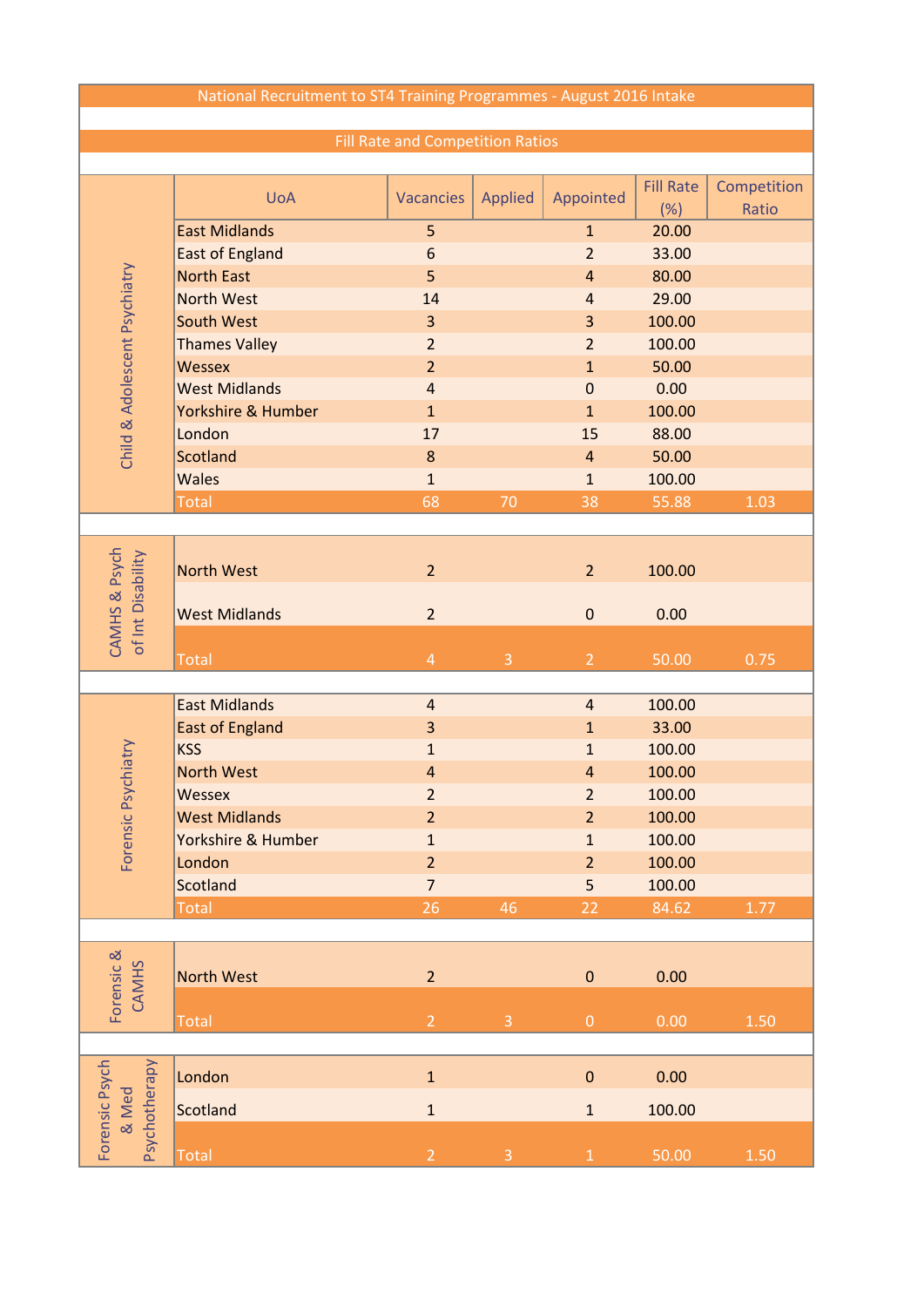| General Adult Psychiatry                                        | <b>East Midlands</b>     | 6              |                | $\overline{4}$   | 67.00  |      |
|-----------------------------------------------------------------|--------------------------|----------------|----------------|------------------|--------|------|
|                                                                 | <b>East of England</b>   | 26             |                | 11               | 42.00  |      |
|                                                                 | <b>KSS</b>               | $\overline{7}$ |                | $\overline{7}$   | 100.00 |      |
|                                                                 | <b>North East</b>        | 13             |                | $\overline{4}$   | 31.00  |      |
|                                                                 | <b>North West</b>        | 15             |                | 11               | 73.00  |      |
|                                                                 | South West               | 8              |                | 6                | 75.00  |      |
|                                                                 | <b>Thames Valley</b>     | $\overline{4}$ |                | 3                | 75.00  |      |
|                                                                 | <b>Wessex</b>            | 11             |                | 5                | 45.00  |      |
|                                                                 | <b>West Midlands</b>     | 6              |                | $6\phantom{1}6$  | 100.00 |      |
|                                                                 | Yorkshire and the Humber | 10             |                | 5                | 50.00  |      |
|                                                                 | London                   | 32             |                | 26               | 81.00  |      |
|                                                                 | <b>Scotland</b>          | 31             |                | 19               | 61.00  |      |
|                                                                 | <b>Wales</b>             | 5              |                | $\overline{2}$   | 40.00  |      |
|                                                                 |                          |                |                |                  |        |      |
|                                                                 | <b>Total</b>             | 174            | 214            | 109              | 62.64  | 1.23 |
|                                                                 |                          |                |                |                  |        |      |
|                                                                 | <b>East Midlands</b>     | $\mathbf{1}$   |                | $\mathbf{1}$     | 100.00 |      |
|                                                                 | <b>East of England</b>   | $\overline{7}$ |                | 3                | 43.00  |      |
|                                                                 | <b>KSS</b>               | 5              |                | $\overline{2}$   | 40.00  |      |
| General Adult & Psychiatry of Old                               | <b>North East</b>        | $\mathbf{1}$   |                | $\mathbf{1}$     | 100.00 |      |
|                                                                 | <b>North West</b>        | 5              |                | $\overline{2}$   | 40.00  |      |
| Age                                                             | <b>South West</b>        | 3              |                | $\overline{2}$   | 67.00  |      |
|                                                                 | <b>Wessex</b>            | 6              |                | $\mathbf{1}$     | 17.00  |      |
|                                                                 | <b>West Midlands</b>     | $\overline{7}$ |                | 3                | 43.00  |      |
|                                                                 | Yorkshire & Humber       | $\mathbf{1}$   |                | $\mathbf{1}$     | 100.00 |      |
|                                                                 | London                   | 17             |                | 17               | 100.00 |      |
|                                                                 | <b>Total</b>             | 53             | 77             | 33               | 62.26  | 1.45 |
|                                                                 |                          |                |                |                  |        |      |
|                                                                 | <b>East Midlands</b>     | $\mathbf{1}$   |                | $\boldsymbol{0}$ | 0.00   |      |
| ry &<br>$\geq$<br>General Adult Psychiat<br>Medical Psychothera | <b>East of England</b>   | $\mathbf{1}$   |                | $\mathbf{1}$     | 100.00 |      |
|                                                                 | <b>North East</b>        | $\mathbf 1$    |                | $\pmb{0}$        | 0.00   |      |
|                                                                 | <b>North West</b>        | $\mathbf{1}$   |                | $\mathbf{1}$     | 100.00 |      |
|                                                                 | <b>West Midlands</b>     | $\mathbf{1}$   |                | $\boldsymbol{0}$ | 0.00   |      |
|                                                                 | Yorkshire & Humber       | $\mathbf{1}$   |                | $\mathbf 1$      | 100.00 |      |
|                                                                 | London                   | $\overline{2}$ |                | $\overline{2}$   | 100.00 |      |
|                                                                 | <b>Scotland</b>          | $\overline{2}$ |                | $\mathbf{1}$     | 50.00  |      |
|                                                                 | <b>Total</b>             | 10             | 35             | $6 \overline{6}$ | 60.00  | 3.50 |
|                                                                 |                          |                |                |                  |        |      |
|                                                                 |                          |                |                |                  |        |      |
| Psychotherapy<br>Medical                                        |                          |                |                |                  |        |      |
|                                                                 | <b>Thames Valley</b>     | $\mathbf 1$    |                | $\mathbf 1$      | 100.00 |      |
|                                                                 |                          |                |                |                  |        |      |
|                                                                 | Total                    | $\mathbf 1$    | $\overline{4}$ | $\,1\,$          | 100.00 | 4.00 |